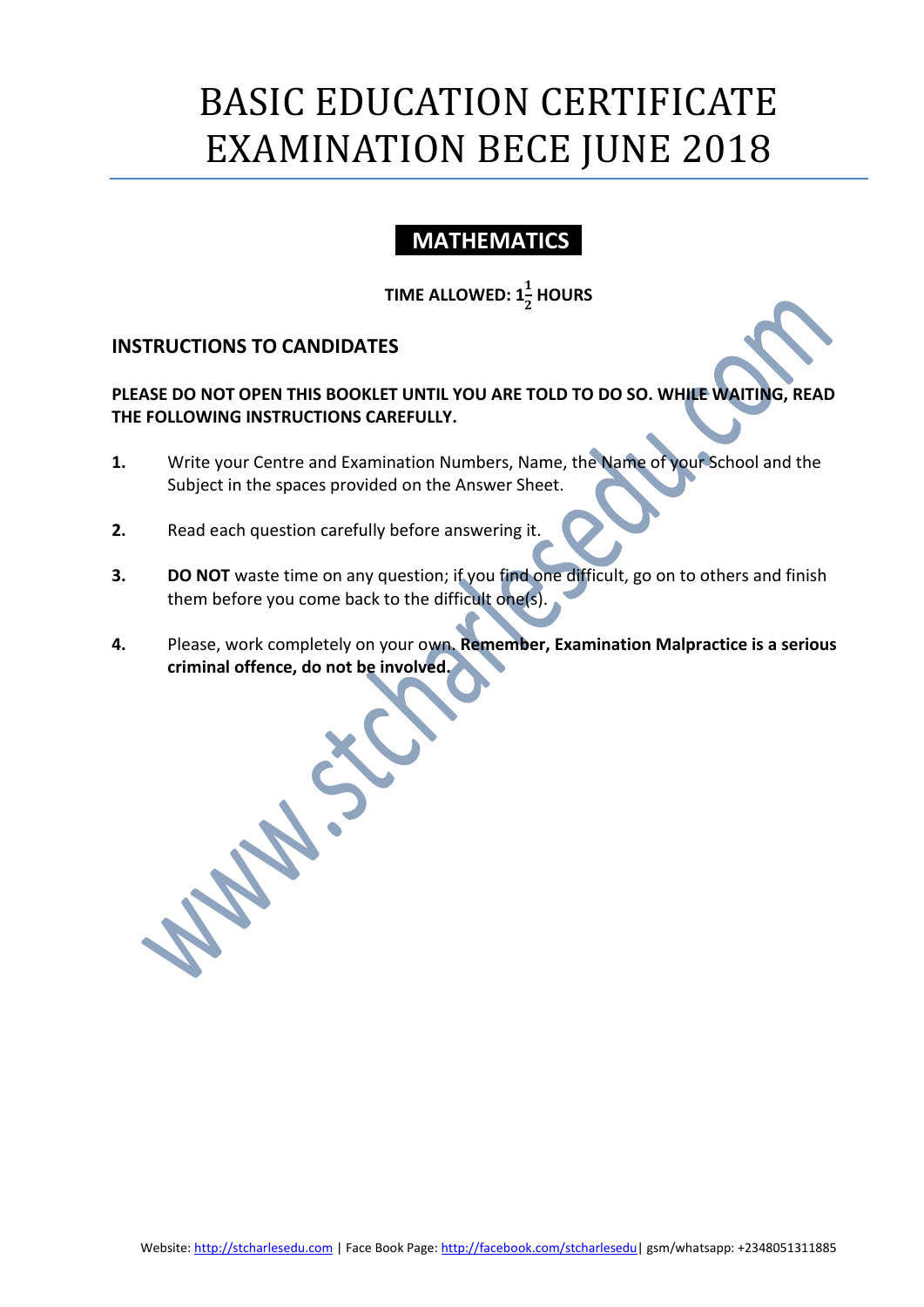#### SECTION A (OBJECTIVE)

| 1.  | A cuboid has  vertices.                       |                                            |                 |                                                                                                             |  |  |  |  |
|-----|-----------------------------------------------|--------------------------------------------|-----------------|-------------------------------------------------------------------------------------------------------------|--|--|--|--|
|     | A. 11                                         | <b>B.10</b>                                | C.9             | D. 8                                                                                                        |  |  |  |  |
| 2.  |                                               | In the diagram below $< x$ and $< y$ are   |                 |                                                                                                             |  |  |  |  |
|     |                                               |                                            |                 |                                                                                                             |  |  |  |  |
|     | A. Alternate angles                           |                                            |                 |                                                                                                             |  |  |  |  |
|     | B. Corresponding angles                       |                                            |                 |                                                                                                             |  |  |  |  |
|     | C. Transversal angles<br>D. Vertically angles |                                            |                 |                                                                                                             |  |  |  |  |
|     |                                               |                                            |                 |                                                                                                             |  |  |  |  |
| 3.  |                                               | A prime number has how many factors?       |                 |                                                                                                             |  |  |  |  |
|     | A. 1                                          | <b>B.2</b>                                 | C.3             | D.4                                                                                                         |  |  |  |  |
|     |                                               |                                            |                 |                                                                                                             |  |  |  |  |
| 4.  | Find the H.C.F of 18, 24 and 32.              |                                            |                 |                                                                                                             |  |  |  |  |
|     | A. 8                                          | <b>B.6</b>                                 | C.4             | D.2                                                                                                         |  |  |  |  |
| 5.  | Evaluate $\sqrt{5}\frac{4}{9}$                |                                            |                 |                                                                                                             |  |  |  |  |
|     | $A.\frac{49}{9}$                              |                                            | $C.\frac{9}{7}$ |                                                                                                             |  |  |  |  |
|     |                                               | $B.\frac{49}{7}$                           |                 | $D.\frac{7}{2}$                                                                                             |  |  |  |  |
| 6.  |                                               |                                            |                 | A man bought a radio for N1000 and sold it for N1200. What is the profit percentage?                        |  |  |  |  |
|     | A. 15%                                        | B. 20%                                     | C. 25%          | D. 30%                                                                                                      |  |  |  |  |
|     |                                               |                                            |                 |                                                                                                             |  |  |  |  |
| 7.  |                                               | Approximate 4597 to the nearest hundred.   |                 |                                                                                                             |  |  |  |  |
|     | A. 4450                                       | B. 4590                                    | C.4600          | D. 4605                                                                                                     |  |  |  |  |
|     |                                               |                                            |                 |                                                                                                             |  |  |  |  |
| 8.  |                                               | Approximate 0.347 to 1 significant figure. |                 |                                                                                                             |  |  |  |  |
|     | A. 0.3                                        | B. 0.35                                    | C. 0.4          | D. 0.45                                                                                                     |  |  |  |  |
| 9.  |                                               | How many days are in 4 weeks and 3 days?   |                 |                                                                                                             |  |  |  |  |
|     | A. 28 days                                    | <b>B. 29 days</b>                          | $C.30$ days     | D. 31 days                                                                                                  |  |  |  |  |
|     |                                               |                                            |                 |                                                                                                             |  |  |  |  |
| 10. | Express 60% as a decimal.                     |                                            |                 |                                                                                                             |  |  |  |  |
|     | A. 0.006                                      | <b>B.</b> 0.06                             | C. 0.6          | D. 6                                                                                                        |  |  |  |  |
|     |                                               |                                            |                 |                                                                                                             |  |  |  |  |
| 11. | Solve $5(y +$                                 | $4(y-1)$<br>$B. -8$                        | $C.-12$         | $D. -14$                                                                                                    |  |  |  |  |
|     | $A. -4$                                       |                                            |                 |                                                                                                             |  |  |  |  |
| 12. |                                               | A polygon with 10 sides is called          |                 |                                                                                                             |  |  |  |  |
|     | A. pentagon.                                  | B. hexagon.                                | C. octagon.     | D. decagon.                                                                                                 |  |  |  |  |
|     |                                               |                                            |                 |                                                                                                             |  |  |  |  |
| 13. |                                               | Write 999 999 999 995 in words.            |                 |                                                                                                             |  |  |  |  |
|     |                                               |                                            |                 | A. Nine hundred and ninety nine billion, nine hundred and ninety nine million, nine hundred and ninety nine |  |  |  |  |
|     | thousand, nine hundred.                       |                                            |                 |                                                                                                             |  |  |  |  |

B. Nine hundred and ninety nine billion, nine hundred and ninety nine thousand, nine hundred and ninety nine million, nine hundred and ninety.

C. Nine hundred and ninety nine billion, nine hundred and ninety nine million, nine hundred and ninety nine thousand, nine hundred and ninety five.

D. Nine hundred and ninety nine billion, nine hundred and ninety nine million, nine hundred and ninety nine thousand, nine hundred and five.

14. When x is double and 15 is added, the result is 35. Find the number.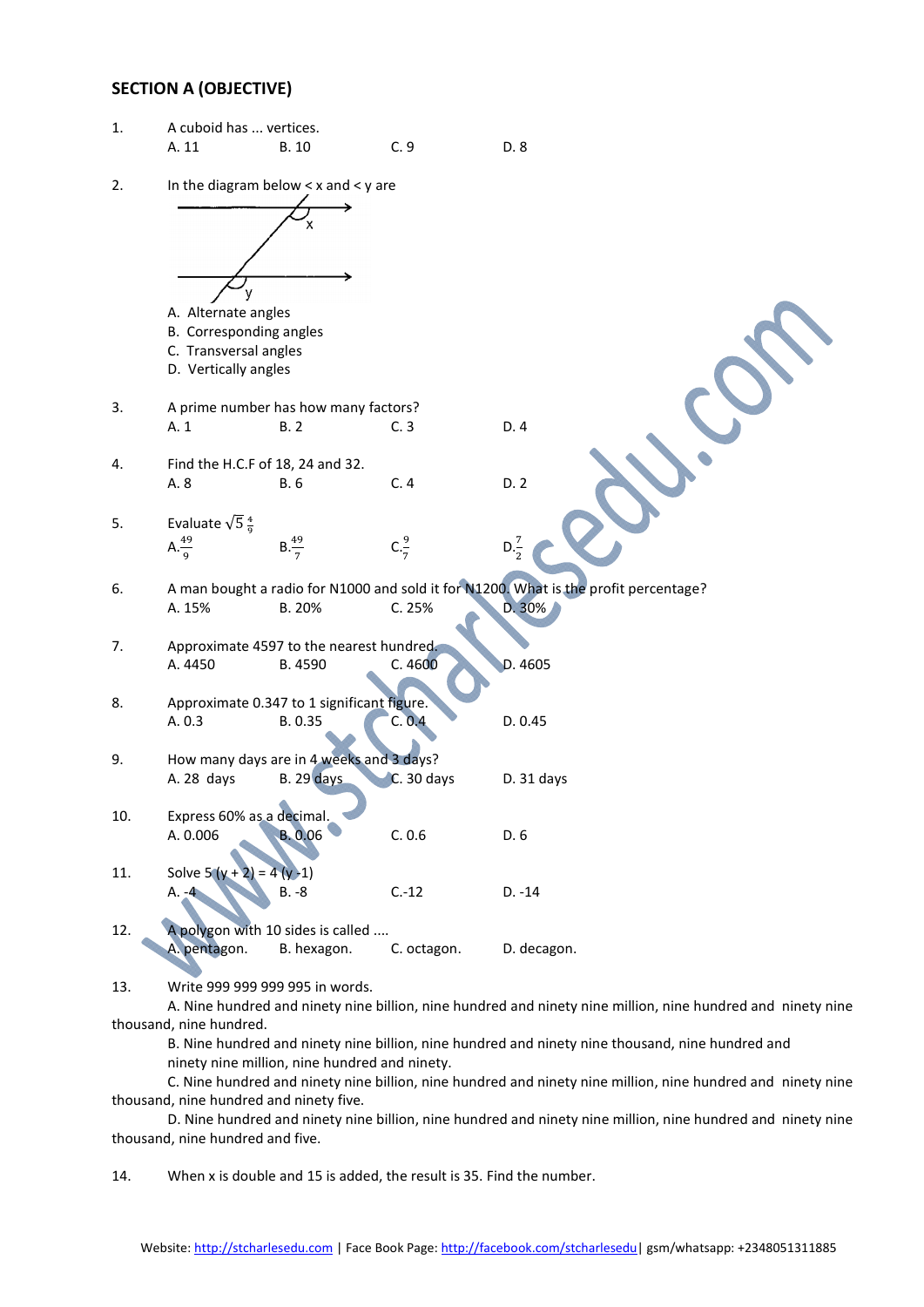|     | A. 8                                                                     | <b>B.10</b>                                                                             | C.15                                                                     | D.16                                                                                                                                                                          |
|-----|--------------------------------------------------------------------------|-----------------------------------------------------------------------------------------|--------------------------------------------------------------------------|-------------------------------------------------------------------------------------------------------------------------------------------------------------------------------|
| 15. | value ofy.                                                               |                                                                                         |                                                                          | Each interior angle of a regular polygon is $2y + 36$ . If each exterior angle of the polygon is $2y$ , find the                                                              |
|     | A. $34^\circ$                                                            | B. 36°                                                                                  | C. $72^\circ$                                                            | $D.87^\circ$                                                                                                                                                                  |
| 16. |                                                                          | What fraction of total cost is spent on labour?                                         |                                                                          | The pie chart shows the proportion of the cost of producing a television set.<br>The total cost of production is N 18,000.00. Use the pie chart to answer Question 16 and 17. |
|     | A. $1/6$                                                                 | B. 1/4                                                                                  | C.7/12                                                                   | D. 5/7                                                                                                                                                                        |
| 17. | A. N3,000.00                                                             | Find the difference between the cost of labour and materials.<br>B. N4,500.00           | C. N6,000.00                                                             | D. N10,500.00                                                                                                                                                                 |
| 18. | Factorize: 12p <sup>2</sup> q -9q <sup>2</sup>                           |                                                                                         |                                                                          |                                                                                                                                                                               |
|     | A. $3(4p^2-3q)$                                                          |                                                                                         | B. pq(4p <sup>2</sup> -3q) C. pq (12p - 9q) D. 3q (4p <sup>2</sup> - 3q) |                                                                                                                                                                               |
| 19. | A. Rhombus                                                               | Which of the following figures does not have a line of symmetry?<br><b>B.</b> Rectangle | C. Parallelogram D. Kite                                                 |                                                                                                                                                                               |
| 20. | Simplify $1\frac{1}{2}$ + $2\frac{1}{2}$ x $\frac{3}{4}$ - $\frac{1}{2}$ |                                                                                         |                                                                          |                                                                                                                                                                               |
|     | A. $3\frac{3}{4}$ B. $3\frac{1}{4}$                                      |                                                                                         | C. $2\frac{3}{4}$                                                        | D. $1\frac{3}{4}$                                                                                                                                                             |
| 21. |                                                                          | Evaluate 0.6721 x 0.0261 and express your answer in standard form.                      |                                                                          |                                                                                                                                                                               |
|     | A. 1754x $10^4$                                                          | B. 1754x10 <sup>-3</sup>                                                                | C. $1.754 \times 10^{-3}$                                                | D. 1.754x10                                                                                                                                                                   |
| 22. | A. 090°                                                                  | B. 135°                                                                                 | C. $180^\circ$                                                           | The bearing of a town Q from a town P is 045. Find the bearing of P from Q.<br>$D.225^\circ$                                                                                  |
| 23. | Express $4.34 \times 10^{-3}$ in decimal.<br>A. 43.400                   | B. 4.3400                                                                               | C. 0.04340                                                               | D. 0.00434                                                                                                                                                                    |
| 24. |                                                                          | If the average of 5, 8, b, 9 and 4 is 7. Find the value of b.                           |                                                                          |                                                                                                                                                                               |
|     | A. 9                                                                     | <b>B.</b> 8                                                                             |                                                                          | D. 5                                                                                                                                                                          |
| 25. |                                                                          | What is the value of L in the diagram below?                                            |                                                                          |                                                                                                                                                                               |
|     |                                                                          |                                                                                         |                                                                          |                                                                                                                                                                               |
|     |                                                                          |                                                                                         |                                                                          |                                                                                                                                                                               |
|     |                                                                          |                                                                                         |                                                                          |                                                                                                                                                                               |
|     | $321^\circ$                                                              |                                                                                         |                                                                          |                                                                                                                                                                               |
|     |                                                                          | B. 141°                                                                                 | C. $180^\circ$                                                           | D. $321^\circ$                                                                                                                                                                |
| 26. |                                                                          | Find the value of y in the diagram below?                                               |                                                                          |                                                                                                                                                                               |
|     |                                                                          |                                                                                         |                                                                          |                                                                                                                                                                               |
|     | 3y                                                                       | 2y                                                                                      |                                                                          |                                                                                                                                                                               |
| 27. |                                                                          | If x is an acute angle and tan $x = 5/12$ , evaluate sin x                              |                                                                          |                                                                                                                                                                               |
|     | A. $\frac{5}{13}$                                                        | $B. \frac{5}{12}$                                                                       | C. $\frac{1}{1}$ 3                                                       | $D.1\frac{1}{12}$                                                                                                                                                             |
| 28. |                                                                          | Express the true bearing 1960 as a compass bearing.                                     |                                                                          |                                                                                                                                                                               |
|     | A. S16°W                                                                 | <b>B. S16°E</b>                                                                         | C. S32°W                                                                 | D. S32°E                                                                                                                                                                      |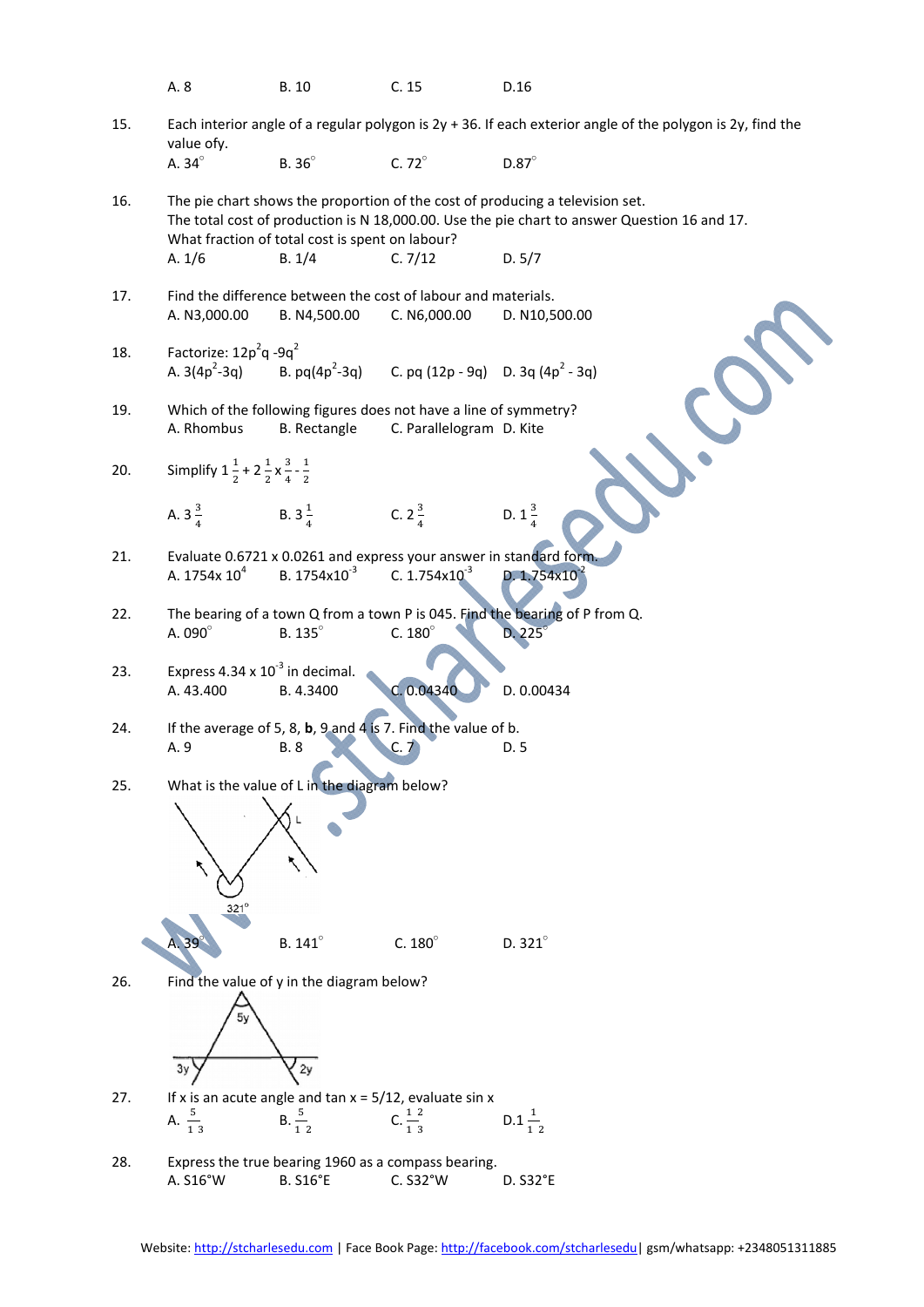| 29. | Find the L.C.M of 8 and 9.                                     |                                                                    |                                                                                 |                                                                                                             |  |  |  |  |
|-----|----------------------------------------------------------------|--------------------------------------------------------------------|---------------------------------------------------------------------------------|-------------------------------------------------------------------------------------------------------------|--|--|--|--|
|     | A. 17                                                          | <b>B.36</b>                                                        | C.48                                                                            | D. 72                                                                                                       |  |  |  |  |
| 30. |                                                                | Round off 0.0625 to 3 decimal places.                              |                                                                                 |                                                                                                             |  |  |  |  |
|     | A. 0.063                                                       | B. 0.064                                                           | C. 0.065                                                                        | D. 0.165                                                                                                    |  |  |  |  |
| 31. | $(-2) X (+2)$<br>Simplify                                      |                                                                    |                                                                                 |                                                                                                             |  |  |  |  |
|     | A. 12                                                          | <b>B.4</b>                                                         | $C. -4$                                                                         | $D. -12$                                                                                                    |  |  |  |  |
| 32. |                                                                |                                                                    | Find the size of the lettered angle in the figure below.                        |                                                                                                             |  |  |  |  |
|     | A. 180°                                                        | B. 100°                                                            | $C.96^\circ$                                                                    | $D.80^\circ$                                                                                                |  |  |  |  |
| 33. | Solve $2(x+15) = 18$                                           |                                                                    |                                                                                 |                                                                                                             |  |  |  |  |
|     | A. 12                                                          | B. 6                                                               | $C. -6$                                                                         | $D.-12$                                                                                                     |  |  |  |  |
| 34. |                                                                | What is the coefficient of x and $y = 6x - 1$ ?                    |                                                                                 |                                                                                                             |  |  |  |  |
|     | $A. -6$                                                        | $B. -1$                                                            | C.1                                                                             | D. 6                                                                                                        |  |  |  |  |
|     |                                                                |                                                                    |                                                                                 |                                                                                                             |  |  |  |  |
| 35. | 1. (3, 4, 5)                                                   | Which of the following are Pythagorean triples?<br>II. (5, 12, 13) | III.(8, 13, 17)                                                                 |                                                                                                             |  |  |  |  |
|     | A. I only                                                      | B. II only                                                         | C. J and II only                                                                | D. II and III only                                                                                          |  |  |  |  |
| 36. |                                                                |                                                                    | The volume of a cone of height hand base radius r is given by:                  |                                                                                                             |  |  |  |  |
|     | $A$ 1/3 $\pi$ rh                                               | B. $1/3 \pi r^2 h$                                                 | $C. \pi rh$                                                                     | $D. \pi r^2 h$                                                                                              |  |  |  |  |
| 37. |                                                                |                                                                    |                                                                                 | A cone is 8cm high and has base diameter of 12cm. Its slant height is                                       |  |  |  |  |
|     | A. 6cm                                                         | B.8cm                                                              | C. 10cm                                                                         | D. 12cm                                                                                                     |  |  |  |  |
| 38. |                                                                |                                                                    |                                                                                 | A student is picked at random from a class containing 17 boys and 13 girls. What is the probability<br>that |  |  |  |  |
|     | the student is a girl?                                         |                                                                    |                                                                                 |                                                                                                             |  |  |  |  |
|     | A. 1/30                                                        | B. 13/30                                                           | C. 17/30                                                                        | D. 13/17                                                                                                    |  |  |  |  |
| 39. | Which of the following is non-rational number?                 |                                                                    |                                                                                 |                                                                                                             |  |  |  |  |
|     | A. $\sqrt{3}$                                                  | B. $\sqrt{4}$                                                      |                                                                                 | D. $\sqrt{16}$                                                                                              |  |  |  |  |
| 40. | Calculate the area of triangle with base 15cm and height 18cm. |                                                                    |                                                                                 |                                                                                                             |  |  |  |  |
|     | A. 30cm                                                        | <b>B.</b> 60cm                                                     | C.120cm                                                                         | D. 160cm                                                                                                    |  |  |  |  |
| 41. |                                                                | Find the sum of 81, 13, and 137.                                   |                                                                                 |                                                                                                             |  |  |  |  |
|     | A. 201                                                         | <b>B.230</b>                                                       | C. 231                                                                          | D.241                                                                                                       |  |  |  |  |
| 42. |                                                                | Calculate the following in base two 1012-102                       |                                                                                 |                                                                                                             |  |  |  |  |
|     | A. 100                                                         | B. 101                                                             | C.11                                                                            | D. 10                                                                                                       |  |  |  |  |
| 43. |                                                                |                                                                    | A number is multiplied by itself the result is 5 $\frac{4}{9}$ Find the number. |                                                                                                             |  |  |  |  |
|     | A.7/3                                                          | B.7/5                                                              | C. 4/5                                                                          | D. 3/4                                                                                                      |  |  |  |  |
| 44. | Find the reciprocal of $\frac{7}{2}$                           |                                                                    |                                                                                 |                                                                                                             |  |  |  |  |
|     | A.1                                                            | B. 2/7                                                             | $C. -2/7$                                                                       | $D. -7/2$                                                                                                   |  |  |  |  |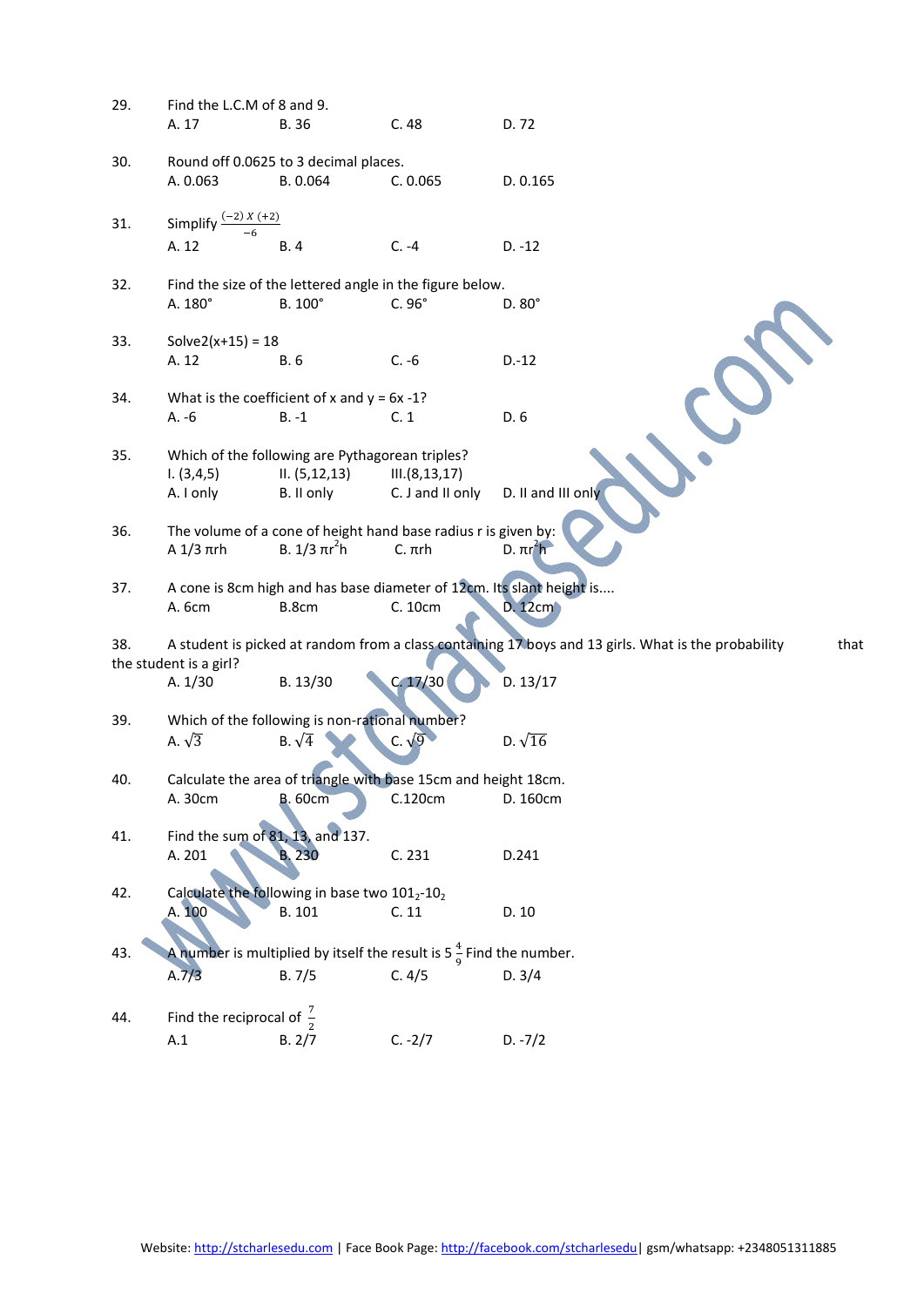45. Fill the empty box in the following equation



46. A ladder 6m leans against a vertical wall at an angle 53° to the horizontal. How high up the wall does the ladder reach?

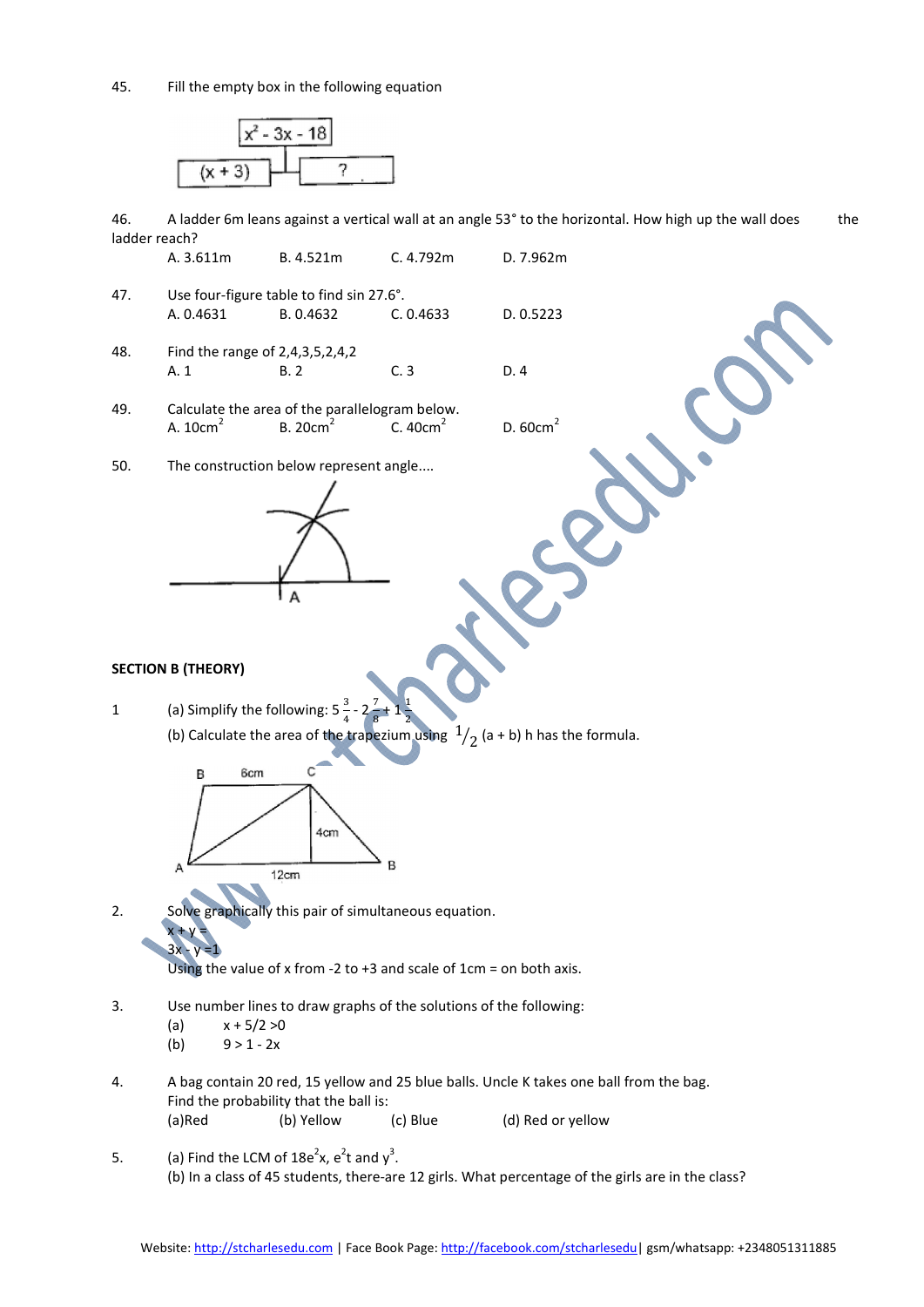# JSS3 BECE Junior WAEC Past Questions and Answers

Interested in getting the updated complete copy (all subjects) with solved solution,

#### Amount

Only N4000 for the full package (all subjects – fully complied with answers) or N500 for just one subject.

### How to Buy/Download JSS3 BECE Junior WAEC Past Questions and Answers

To get the complete copy of the JSS3 BECE Junior WAEC Past Questions and Answers that include the following subjects

| Mathematics                       | <b>English Studies</b>               |
|-----------------------------------|--------------------------------------|
| <b>Basic Science</b>              | <b>Basic Technology</b>              |
| <b>Agric Science</b>              | <b>Business Studies</b>              |
| <b>Home Economics</b>             | Christian Religious Studies          |
| <b>Social Studies</b>             | <b>Civic Education</b>               |
| <b>Cultural and Creative Arts</b> | <b>Physical and Health Education</b> |
| <b>Computer Studies</b>           | French and Music                     |

Call or whatsapp me on 08051311885

#### PAYMENT PROCEDURE FOR THE SOFT-COP

After payment of the said amount for the Soft-Copy into any of the Bank account I will send to you on request.

Send an sms in this format stated below to this mobile/whatsapp number 08051311885.

Depositor Name (your full name) Teller no: Email address: Services Paid for:

ATM, Mobile and Online Money transfer also accepted.

#### DELIVERY ASSURANCE

We will send the past question to your email address within 20mins after confirmation of payment.

#### ALSO AVAILABLE

POST-UTME/NURSING/WAEC/NECO/NABTAB/ All Subjects Past Questions and Answers